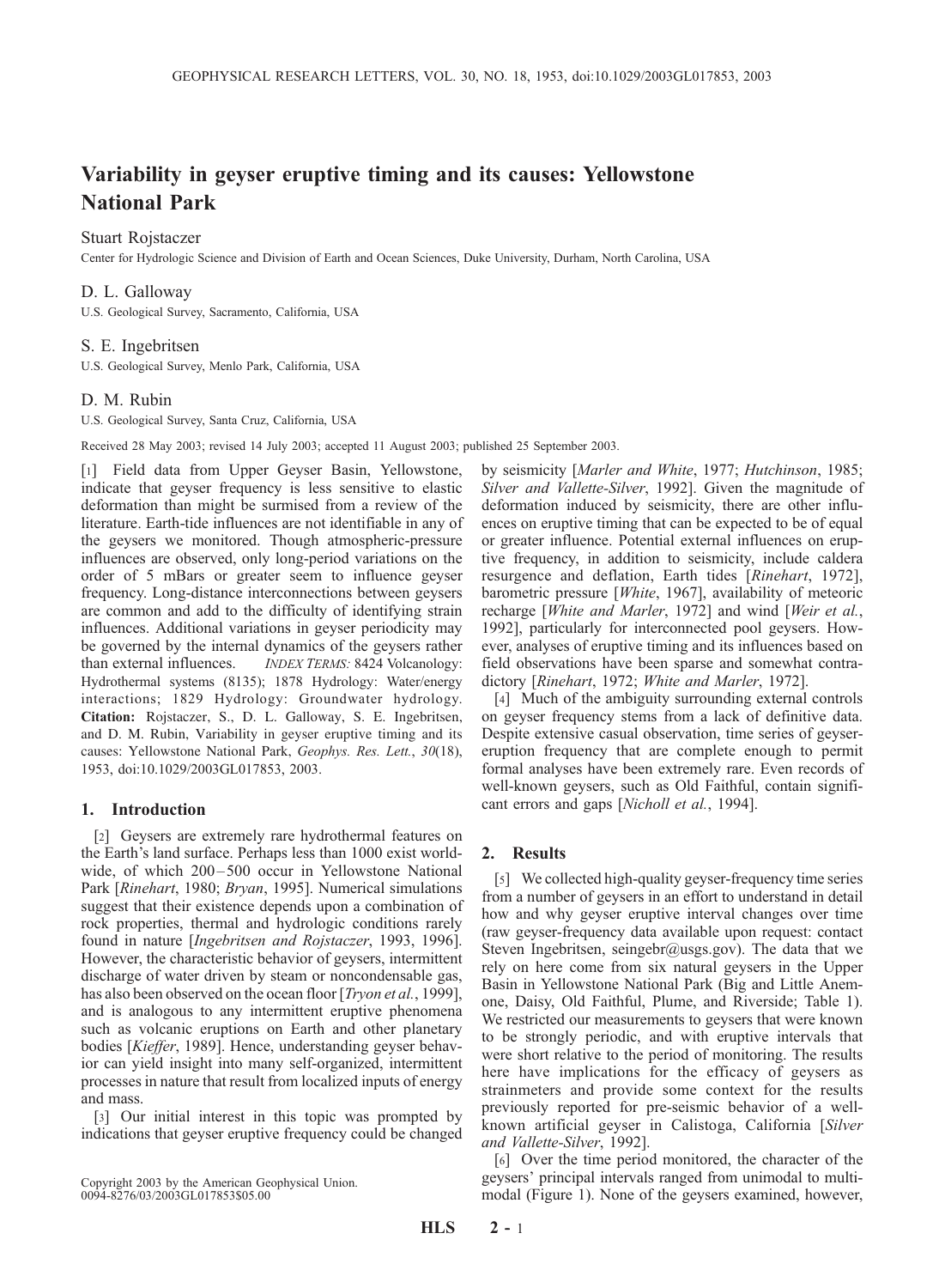| Geyser         | Time Series Length<br>(days) | Method Used | Time Resolution<br>(seconds) |
|----------------|------------------------------|-------------|------------------------------|
| Big Anemone    | 17                           | TV          | 15                           |
| Daisy          | 49 (1996) 101 (1997)         | TV TDC      | 15 120                       |
| Little Anemone | 17                           | TV          | 15                           |
| Old Faithful   | 101                          | <b>TDC</b>  | 60                           |
| Plume          | 14                           | TV          | 15                           |
| Riverside      | 101                          | TDC         | 120                          |
|                |                              |             |                              |

Table 1. Geysers Examined and Nature of the Time Series

Distances between these geysers range from a few m (Big Anemone to Little Anemone) to 1.6 km (Old Faithful to Daisy). TDC indicates that eruption time was inferred from increases in temperature in the drainage channel of the geysers; TV indicates that it was inferred from temperature changes in the geyser vent.

pass a Chi-square goodness-of-fit test for Gaussian distribution at the 90% confidence level. Old Faithful, which is generally considered to be bi-modal [Bryan, 1995], actually has a more complex character over the time period of monitoring.

[7] Variations in eruptive interval are significantly influenced by neighboring and distant geysers (Figure 2). Eruptions at one geyser presage a lengthening of eruptive interval at another over distances as large as 1.5 km (the distance between Daisy and Plume or Old Faithful). These causal relationships indicate that the reservoir(s) supplying water to the geysers generally are connected by highly permeable pathways. Every geyser was significantly influenced by at least one other monitored geyser during each period of observation. Assuming that diffusion of fluid pressure is responsible for the communication, dimensional analysis of the diffusion equation [e.g., Bird et al., 1960] provides a lower bound on the permeability of the reservoir(s):

$$
k > r^2(\alpha + n\beta)\mu/4t
$$
 (1)

where  $k$  is permeability,  $r$  is the radial distance between geysers,  $\alpha$  is rock compressibility, *n* is porosity,  $\beta$  is water compressibility,  $\mu$  is water viscosity, and t is time. For a geyser 1.5 km distant to affect the timing of another geyser, the minimum permeability of the reservoir must be on the order of  $10^{-11}$ <sup>n</sup> m<sup>2</sup>, assuming a rock compressibility of 1  $\times$  $10^{-10}$  Pa<sup>-1</sup>, water at 200 $^{\circ}$ C, and a propagation time of 10 minutes. This value of permeability is comparable to that observed in unaltered volcanic rocks in Hawaii (lower bound of  $10^{-10}$  m<sup>2</sup> [Ingebritsen and Scholl, 1993]) and the Oregon Cascades  $(10^{-11} \text{ m}^2 \text{[} \text{Manga}, 1996 \text{]}).$ 

[8] Examination of the power spectra (Figure 3) yields information about the potential for rock deformation to influence geyser eruption interval. Others have speculated that Old Faithful and Riverside respond to deformation induced by Earth tides [Rinehart, 1972] and to either pool-pressure variations or elastic deformation induced by variable atmospheric pressure (loading) at Daisy [Bryan, 1995]. In contrast, our data indicate no response to Earth tides at any of the geysers and no indication of a barometric response at diurnal or higher frequencies.

[9] While diurnal and semi-diurnal variations in eruptive interval that can be unequivocally attributed to Earth tides or barometric pressure are absent in the observed geysers, longer period changes in barometric pressure  $(\sim 5 \text{ mBars or})$ greater) have an observable influence on geyser behavior (Figure 2) at Big Anemone, Plume, Riverside, and possibly

the last six weeks of observation at Old Faithful (Old Faithful after Feb. 25 in lower panel of Figure 2). There is no consistent sign to the correlations. The influence of barometric pressure appears to be highly localized in that a geyser that is insensitive to atmospheric pressure can be influenced by the eruption of a geyser that is sensitive to barometric pressure. This is even true for the relationship between Big Anemone and Little Anemone, geysers less than 4 m apart. The absence of a consistent sign in the response and its highly localized nature suggests that the long-period barometric response represents a sensitivity to



Figure 1. Histograms determined from the complete time series of each geyser. At all locations, the timing of geyser events was determined by measuring increases in water temperature. Temperature probes were inserted next to the vents of the geysers or in pools adjacent to the geyser. In areas or time periods where tourism prevented direct placement, the temperature probe was inserted in drainage channels less than 10 m from the geyser vent. The time delay between the onset of an eruption and our detection of that eruption was less than 40 seconds at all locations. When examining the time series, it is clear that in all of the records that either the geyser skipped a major eruption interval or the data recording system failed to pick up the eruption  $2-5%$  of the time. It is impossible to determine whether these ''skips'' represent data error or geyser variability. We a priori assume that all of these skips represent data error.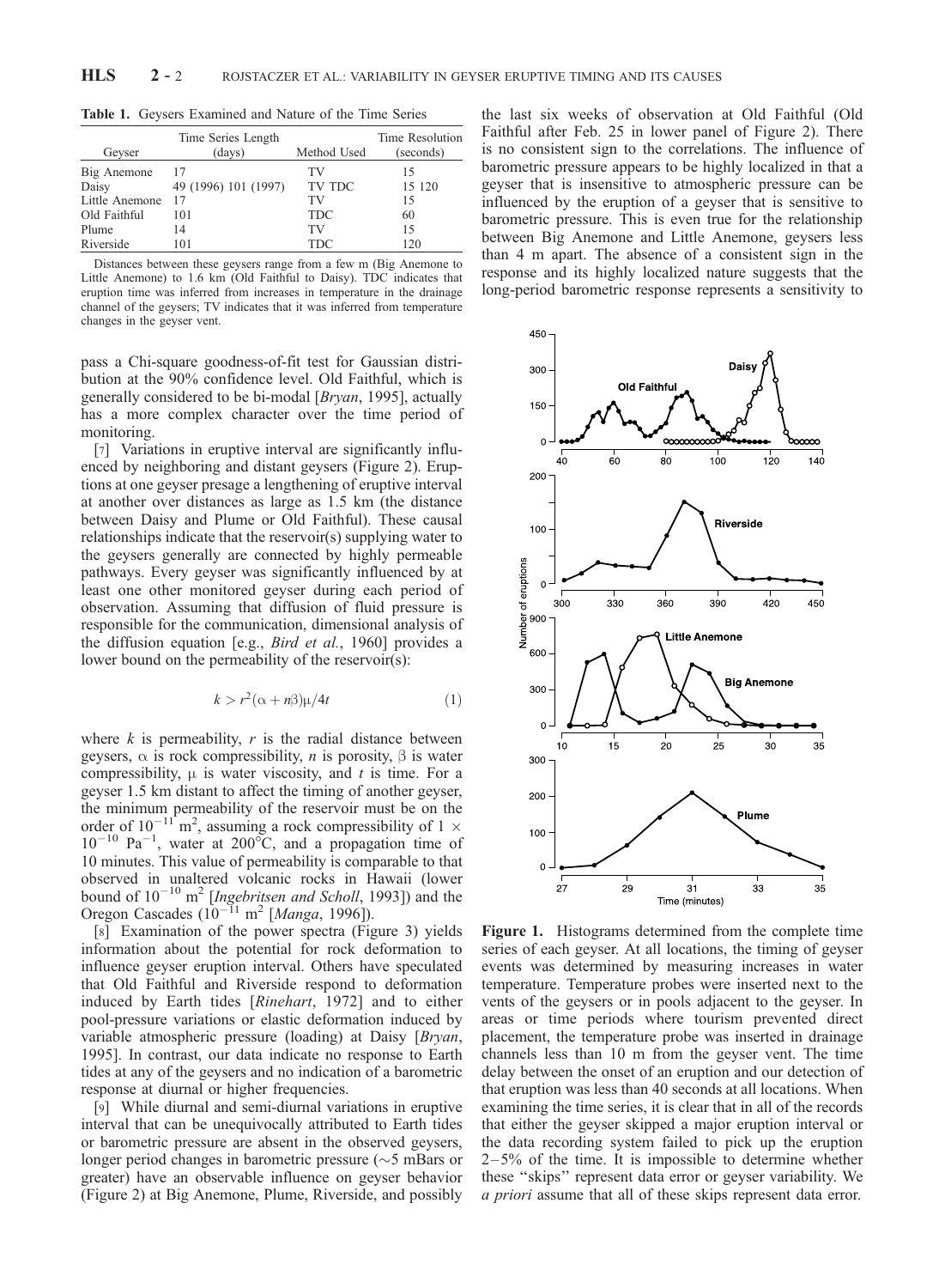

Figure 2. Best-fit linear models for interrelationships between geysers and atmospheric pressure for (a) spring 1996; (b) winter 1997. Big Anemone (upper panel), for example, shows significant influence from nearby geysers Little Anemone (4 m) and Plume (40 m) and is also influenced by long-period atmospheric-pressure variations. In contrast, Daisy (upper panel) is influenced by the relatively distant (1.5 km) Plume Geyser and not by atmospheric pressure. Models were determined by sequential multiple regression with independent parameters discarded if: (1) the p-value for the parameter in the regression was greater than  $0.0001$ ; (2)  $r^2$  was less than 0.05 when used as the single independent parameter; or  $(3)$  the increase in  $r<sup>2</sup>$ associated with inclusion of the additional variable yielded an F statistic with a p-value greater than 0.0001. To examine for interrelationships between geysers, a low-pass finiteimpulse response filter with a cutoff frequency of one cycle per day was applied to the geyser eruptive time series. To avoid correlation that might simply be related to similar responses to long-period atmospheric-pressure variations, a zero phase filter determined by regression with the atmospheric-pressure data was used to remove barometric effects in the records when they were present. Linear time trends were also filtered from the time series.

slight fluid pressure variations in the geyser conduit rather than a response to elastic deformation.

# 3. Discussion

[10] The absence of a statistically significant diurnal and semi-diurnal Earth-tide or atmospheric-pressure signal in any of these geysers suggests that geyser periodicity is insensitive to deformation on the order of less than  $20-100$ nanostrain given a diurnal amplitude of the atmospheric pressure signal of 1 mBar and assuming a rock compressibility of  $10^{-9}$  to  $10^{-10}$  Pa<sup>-1</sup>.

[11] This insensitivity to strain has implications for the response of these geysers to earthquakes. For example, the interval between eruptions at Old Faithful was observed to change in response to the Borah Peak earthquake of 1983 (M 7.3) [Hutchinson, 1985]. The static strain produced at Yellowstone by Borah Peak is 100 nanostrain using analytical solutions of deformation due to fault shear [Okada, 1992] and the focal mechanism of the Borah Peak earthquake derived from geodetic data [Stein and Barrientos, 1985]. Unless there is significant frequency dependence in



Figure 3. Power spectra (95% confidence intervals in thin black lines) determined from series of eruptive interval versus time, and representing variations about the major eruptive cycles in the data. Units for the y axes are cycles/ min/min<sup>2</sup>. Power spectra were determined from interpolated times series of eruptive interval versus time. Linear interpolation of these time series was performed at 1-minute intervals for all geysers. The resultant spectra by their nature do not contain any information about the dominant frequencies in eruptive interval, but instead reflect information about variability in those dominant frequencies.